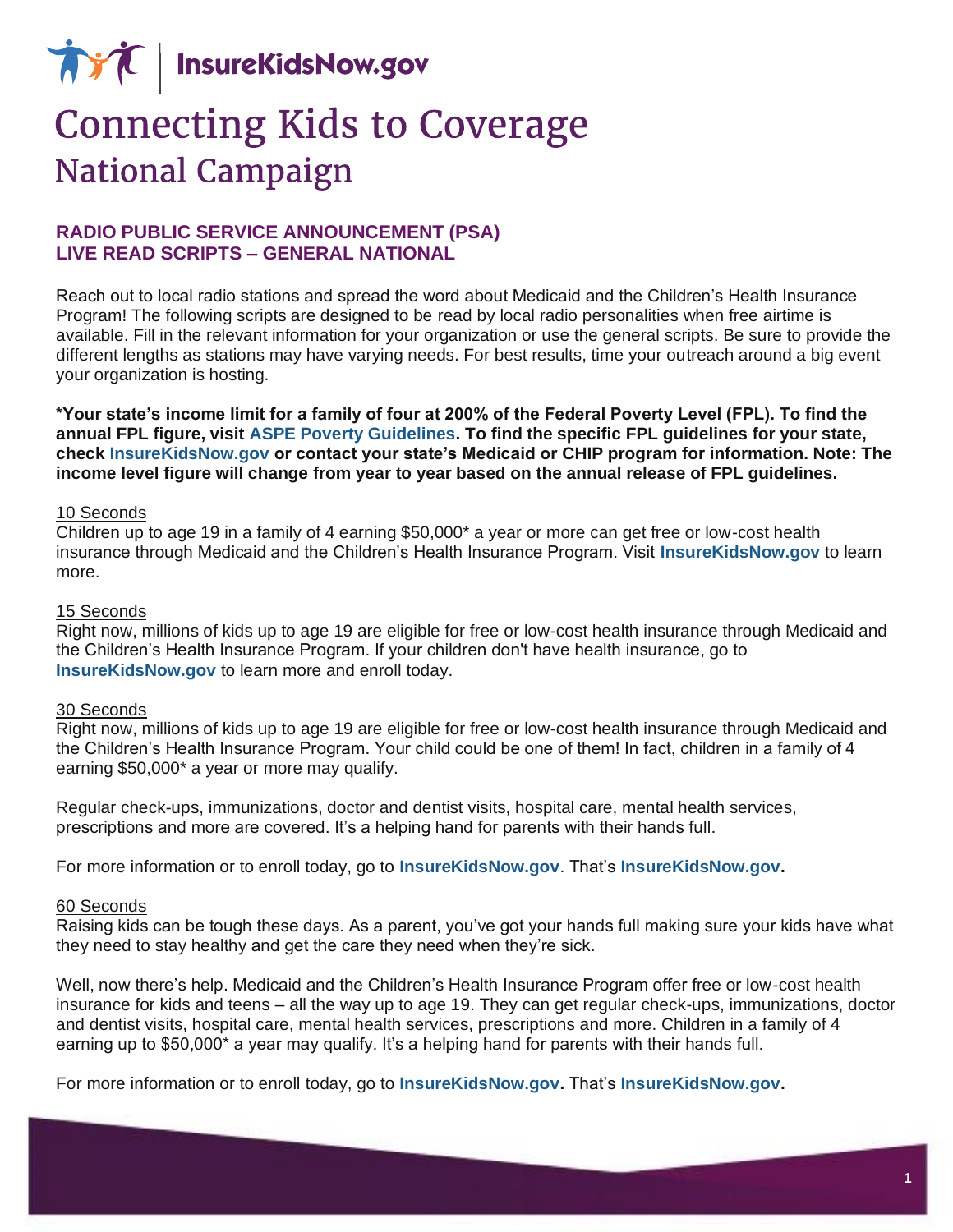# **RADIO PUBLIC SERVICE ANNOUNCEMENT (PSA) LIVE READ SCRIPTS – GENERAL FOR ORGANIZATIONS TO LOCALIZE**

### 10 Seconds

Kids up to age 19 in a family of 4 earning [\$XX,XXX\*] a year can get free or low-cost health insurance through Medicaid or CHIP [OR STATE MEDICAID/CHIP PROGRAM]. Call **1-877-KIDS-NOW** [OR LOCAL NUMBER] to learn more.

## 15 Seconds

Here in <mark>[STATE]</mark> kids up to age 19 are eligible for free or low-cost health insurance through Medicaid or CHIP [OR STATE MEDICAID/CHIP PROGRAM]. If your children don't have health insurance, go to **[InsureKidsNow.gov](https://www.insurekidsnow.gov/)** or call **1-877-KIDS-NOW** [OR LOCAL URL/LOCAL NUMBER].

### 30 Seconds

Here in **[STATE]** kids up to age 19 are eligible for free or low-cost health insurance through Medicaid or CHIP [OR MEDICAID/CHIP PROGRAM]. Your child could be one of them! In fact, children in a family of 4 earning **[\$XX,XXX\*]** a year may qualify.

 Regular check-ups, immunizations, doctor and dentist visits, hospital care, mental health services, prescriptions and more are covered. It's a helping hand for parents with their hands full.

 For more information or to enroll today, go to **[InsureKidsNow.gov](https://www.insurekidsnow.gov/)** or call **1-877-KIDS-NOW** [OR LOCAL URL/LOCAL NUMBER].

#### 60 Seconds

 Raising kids can be tough these days. As a parent, you've got your hands full making sure your kids have what they need to stay healthy and get the care they need when they're sick.

Well, now there's help. Medicaid and CHIP <mark>[OR STATE MEDICAID/CHIP PROGRAM]</mark> offer free or low-cost health insurance for kids and teens – all the way up to age 19. They can get regular check-ups, immunizations, doctor and dentist visits, hospital care, mental health services, prescriptions and more.

Children in a family of 4 earning up to <mark>[\$XX,XXX\*]</mark> a year may qualify. It's a helping hand for parents with their hands full.

 For more information about free or low-cost children's health insurance in [STATE], go to **[InsureKidsNow.gov](https://www.insurekidsnow.gov/)**  or call **1-877-KIDS-NOW** [OR LOCAL URL/LOCAL NUMBER]. That's **[InsureKidsNow.gov](https://www.insurekidsnow.gov/)** or call **1-877-KIDS-NOW** [OR LOCAL URL/LOCAL NUMBER].